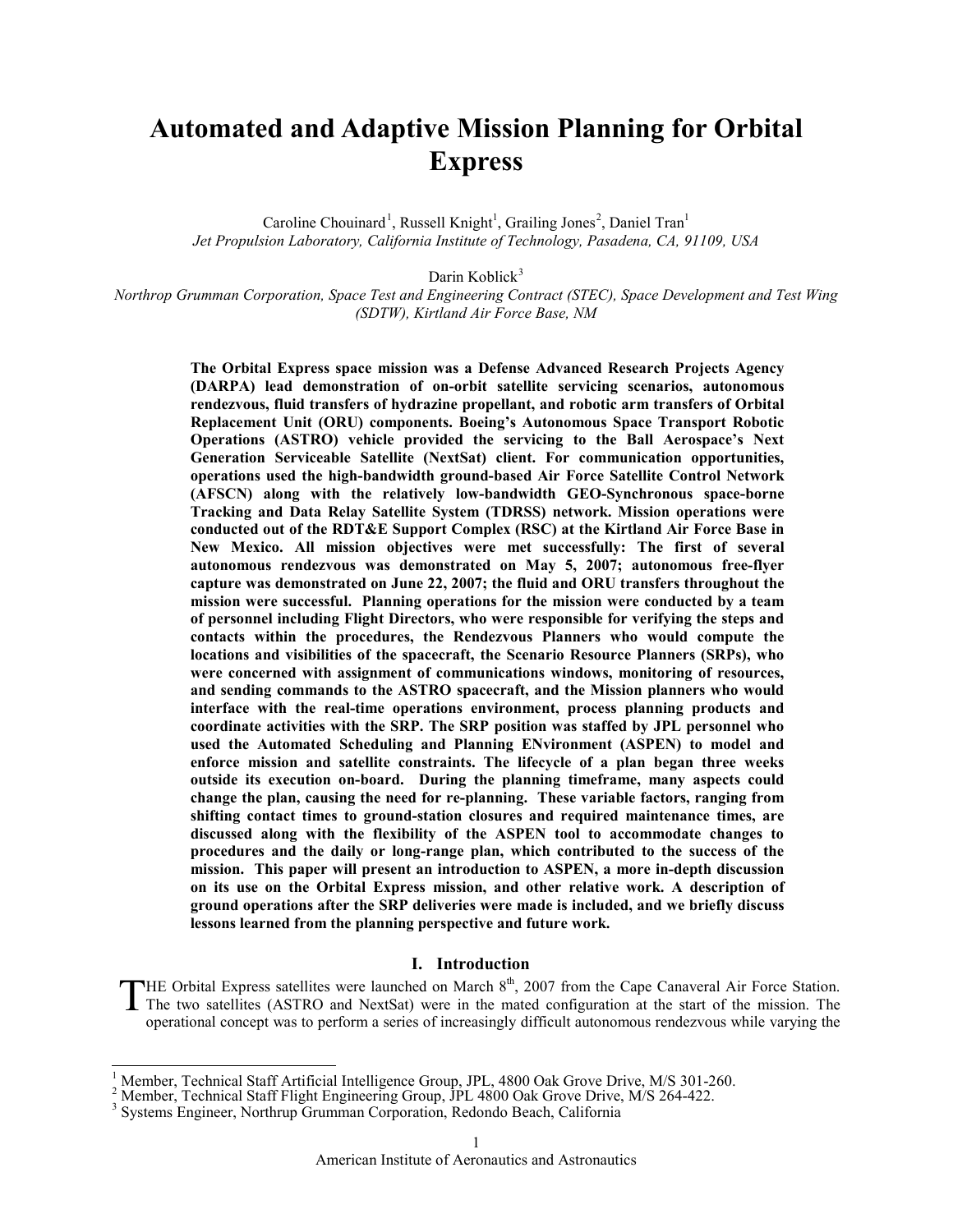

capture methods, exchanging on-board batteries, transferring flight computers, and performing propellant transfers after the docking process had been completed.

Over the mission lifetime of 135 days, 3000 contacts were executed with a 95% success rate, as many as 45 contacts were executed in a 24 hour planning period, and the dynamic planning process involved had re-planned as many as 4 iterations in a planning period to account for mission anomalies and real-time schedule changes.

#### **II. Planning Problem**

A scenario typically consisted of a series of procedures, each of which was written by the operations personnel in Word table format. Each procedure listed its steps and associated durations and represented the need for a contact and the type of contact desired or required. Several procedures had other embedded procedures and some spanned more than one day. As an example, the "unmated" scenario required an initial setup procedure, then the "unmated" procedure would be kicked off; the de-mate, hold, and re-mate would execute, and then a post-rendezvous and capture transfer procedure would be planned. See Fig. 1 for an image of the unmated scenario mid-execution in the "de-mated" configuration.

The schedule of each scenario was dependent on what had been accomplished to date, as the goal of each scenario was to become increasingly more autonomous. The planning schedule was also dependent on the state of the flight system, the amount of preparation time needed before execution, and resources available on future dates. Calendar planning was done by a combination of input from Flight Directors, Mission Managers, Project Management, and DARPA.

Procedures were delivered to the SRP and copied to Excel. An ASPEN (Ref. 1) model-generation script was then used to create ASPEN Modeling Language (AML) representations of the procedures. Once the AML model existed for a procedure, the ASPEN tool read the AML description of the procedure and could be used to add any number of different procedures in a plan required to make up the scenario. Scenario-related resources such as total energy consumption and constraints on the number of contacts used per day could then be managed by ASPEN.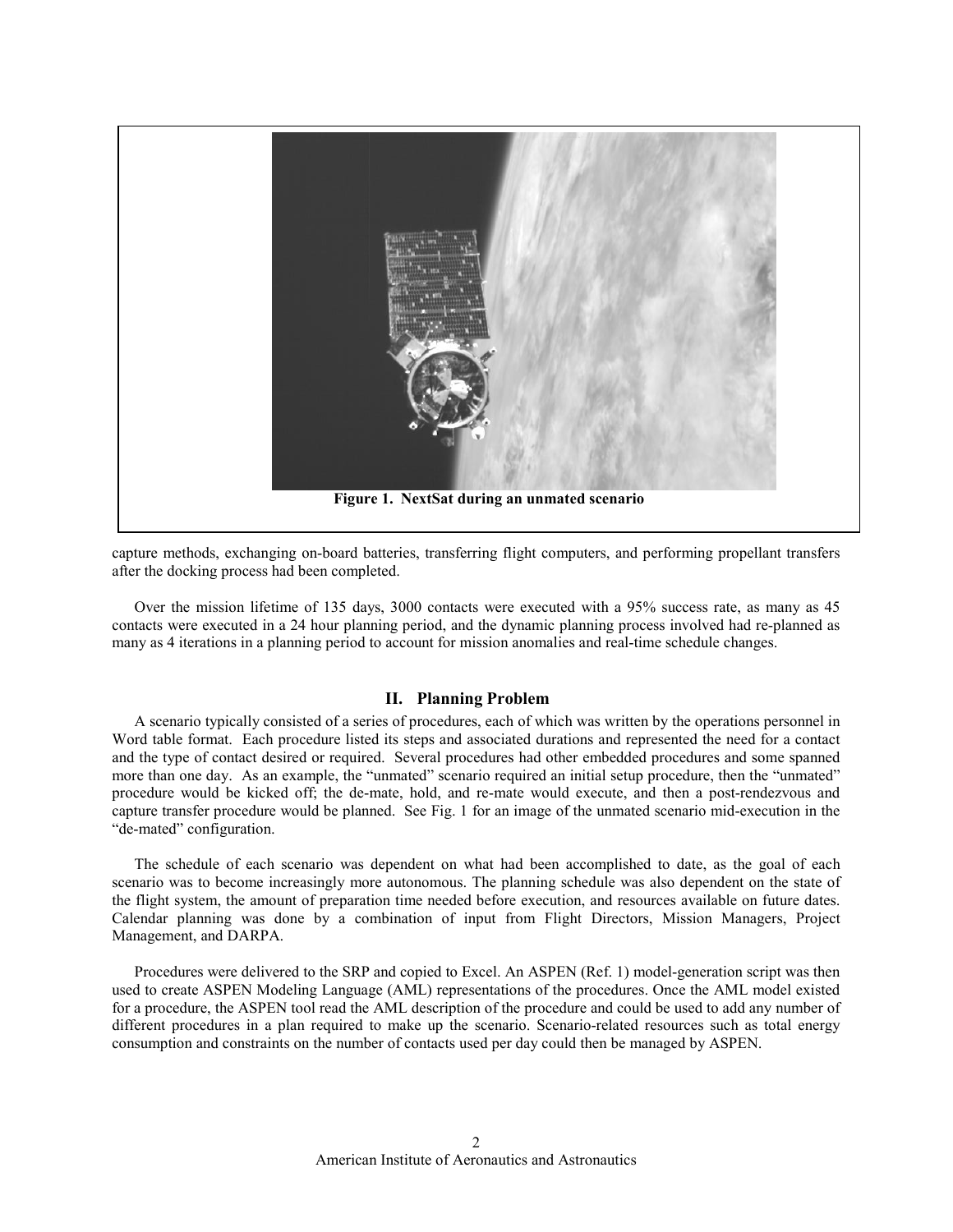#### **III. The NP-Hard String Assignment Problem**

Due to limited hardware and human resources, an interesting planning challenge arose for the SRP and Satellite Operations Center (SOC) mission planner with respect to assigning theoretical "string" allocations to directly support the scheduled AFSCN and TDRSS network contacts.

The SOC had four stand alone strings (unique set of hardware configurations) which were continually available for SOC personnel to support three satellites; the string usage was of concern during the OE mission because it would determine when the other satellite was able to use the resources.

The four strings had a generic set of constraints that were developed as a result of operational testing and performance validation conducted at mission rehearsals prior to launch.

- To support an AFSCN contact, each string required at least 60 minutes prior to Acquisition Of Signal (AOS) for initialization. When the string was done supporting a contact, it needed to be re-initialized to support the next contact (60 minutes).
- To support a TDRSS contact, each string required at least 60 minutes prior to AOS for initialization.
- The string could support up to three TDRSS contacts without being re-initialized if the string were not up for longer than 90 minutes.

Given the described rule set listed above, it is possible to have multiple solutions for a given set of scheduled contacts. For example, consider a list of contacts and their respective times displayed in Table 1. (LOS is Loss Of Signal).

| Contact      | <b>AOS</b>                       | LOS      |
|--------------|----------------------------------|----------|
| <b>Type:</b> | (UTC):                           | (UTC):   |
| <b>SGLS</b>  | 00:00:00                         | 00:15:00 |
| <b>TDRSS</b> | 00:15:00                         | 00:45:00 |
| <b>TDRSS</b> | 00:45:00                         | 01:15:00 |
| <b>TDRSS</b> | 01:15:00                         | 01:45:00 |
| <b>TDRSS</b> | 01:45:00                         | 02:15:00 |
| <b>SGLS</b>  | 02:15:00                         | 02:30:00 |
|              | Ë<br>$\sim$ $\sim$ $\sim$ $\sim$ |          |

**Table 1. Sample Contact Times**

With the rule set described above, and using the contact times, it is possible to arrange the contacts in the following configurations:



**Figure 2: Contact Configurations**

There could be a total of 4096 unique combinations in the search space of this problem (otherwise modeled by  $4^n$ , where *n* is the number of contacts) many of which do not meet the established rule set for string assignments.

It can be shown that the hardware resource problem described above is comparable to the Vehicle Routing Problem with Time Windows [\(VRPTW\)](http://www.idsia.ch/%7Emonaldo/vrp.html%23Problem), a well known integer programming problem that falls into the NP-hard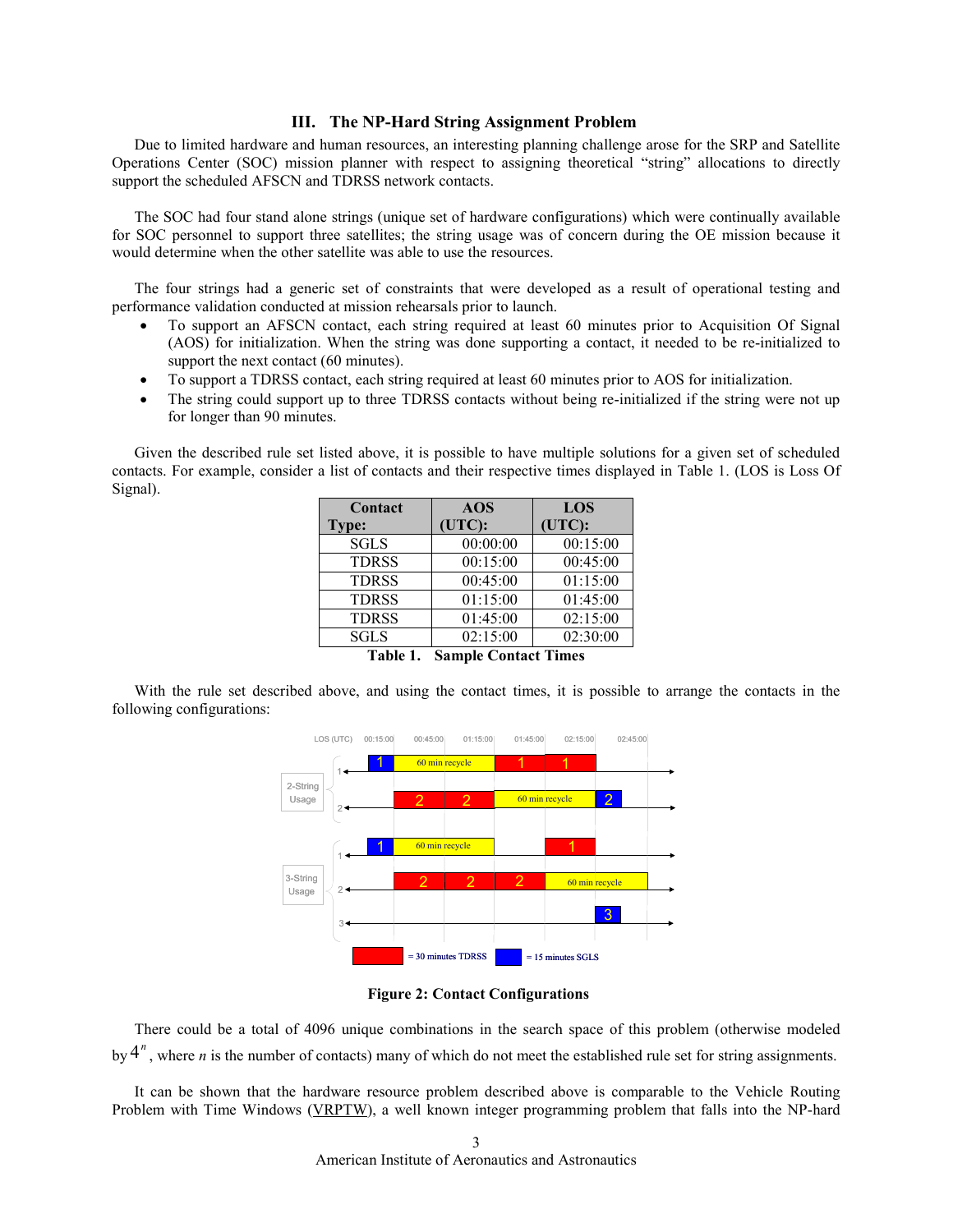problem classification in computational theory (Ref. 2). It could be considered a variant of the Job-Shop Scheduling problem (Ref. 3) as well as a variant of the Bin Packing problem (Ref. 4).

Because of time constraints and staffing considerations, a greedy algorithm was developed and used to predict resource usage in ASPEN. The results were compared by running the tasking files through two different greedy algorithms developed by the Space Test and Engineering Contract (STEC).

## **IV. STEC String Assignment Algorithms**

The first greedy algorithm was a time variant to the classic bin packing next fit NF method (Ref. 5). Each string was the equivalent to a bin with a one SGLS contact capacity. The contacts in Table 1 would be arranged by this algorithm to be the 3-string usage model in Fig. 2.

The second greedy algorithm was a time variant of the best fit BF bin packing method. Each string was the equivalent to a bin with a 24-hour capacity. Each SGLS contact had a 60 minute time offset. Each TDRSS either had the same offset applied to it or no offset at all. Using this method, the contacts in Table 1 would be modeled by the 2-string usage chart seen in Fig. 2.

The output of the greedy STEC algorithms would provide the specific hardware resource assignments for every pass listed in the tasking file. If the results exceeded the resources available, the contact spacing would be manually examined by the mission planner and then given to the SRP to assist in determining the string assignments and/or modifying the contact times without impacting the mission timeline.

# **V. ASPEN Introduction**

ASPEN is a planning and scheduling tool which reads AML models, places activities on a timeline and determines conflicts in resource allocations and pre-defined constraints. At a high-level, activities can be moved, added and/or deleted in an attempt to fix conflicts. All requirements in the models must be met, and the instances of activities must exist in the plan.

ASPEN was requested by Boeing to be used as the mission operations planning tool for Orbital Express. Once the AML models of the procedures were correct, automation ensured that all plans were correct: that they satisfied the requirements and did not violate constraints. Having models for procedures enabled any unknown variables to be dynamically altered per scenario and allowed flexibility in planning.

The ASPEN repair heuristics or set of choice points during the iterative repair cycle embed decision making processes to facilitate rapid, reliable generation and updating of plans. As resource values changed, which happened on a daily basis on the OE mission, the modification of a plan is automatic. A user of ASPEN can move activities and update resources and the plan changes accordingly. Although the AML models were automatically generated from the procedures, they were often edited due to changes in mission objectives or concepts and/or changes to the goals of the experiment or general activity planning.

During operations of the Orbital Express mission, ASPEN was used to create models of the procedures, which represent data and timing information about the spacecraft and contacts needed for each step, it was also used to create a daily timeline, laying out the steps of the procedure across a 26 hour period. ASPEN tracked limited resources for potential over-subscriptions and ingested changing communication products to reference the most up to date visibility and availability information for the contact networks, Satellite tasking files were then generated, which were used to command the spacecraft. ASPEN also output operation summaries used by the flight team on a daily basis and by the planning team for long-range planning.

## **VI. Planning Process: Operations Flow**

Planning for mission operations had a monthly, weekly, and daily schedule flow. In Fig. 3, a calendar of the planning cycle is shown, where green days represent the long-term planning timeframe of 24 to 7 days out from execution, and the yellow day is the daily planning timeframe: one day out from execution. The red day is execution day, also referred to in operations as the real-time planning timeframe. At long-term planning time, seven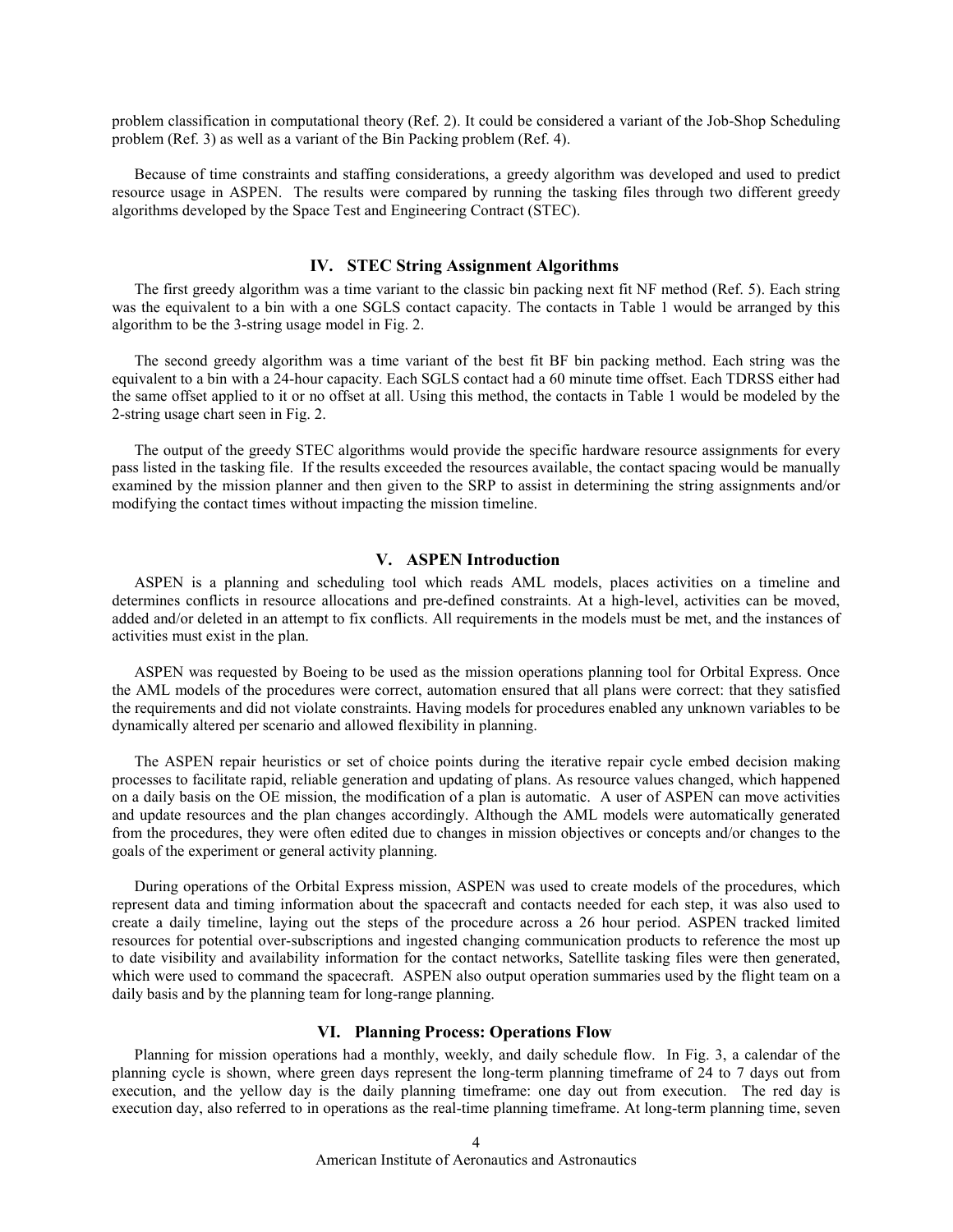

days of scenarios for the execution week were determined. Some of the scenarios were based on the predicted trajectory data. Procedures were approximated with steps numbers and durations, and the required contacts were assigned. In the beginning of the mission, planning for the TDRSS network was done at long-term planning time; however, over the course of the mission, it was determined more efficient in cost and time to schedule the TDRSS contact times at the daily planning timeframe, except for critical times during the unmated scenarios.

At the daily planning timeframe, if the scenario to be executed had changed from the long-term plan, the new scenario was fit to the existing contacts reserved and any new contacts needed to complete the plan were requested. The SRP then worked with the Mission Managers to determine feasibility of the new plan. Generally any such changes would take place in the long-term planning timeframe of 24 to 7 days outside execution. To accommodate more immediate changes to the scenarios, contacts, and/or procedures, a mid-term planning timeframe was developed during the mission. Daily planning took precedence each day, then any mid-term alterations were addressed, and throughout the week, long-term planning was completed. Verifying the steps of any altered procedure, aligning the procedures to match the newly projected contact times, and responding to any lost or gained contacts was also part of the daily planning process.

The main factors that caused re-planning in the operations planning process were external network deconfliction, procedure changes and/or objective changes to the mission, and the rippling effect of plan changes in a limited mission timeline. Network de-confliction for OE occurred approximately 24 hours before the scheduled planning day. Usually, R&D operations that use the AFSCN, such as OE, run at a lower priority, hence the planning process can be more susceptible to contact rescheduling due to higher priority missions receiving AFSCN resources. For several critical mission times and operations, the OE spacecraft were assigned new and/or higher priority levels for their required contacts.

Procedure changes and/or objective changes to the mission caused the need to re-plan at both the long-term and the daily timeframe. Mission objective changes were mostly due to off-nominal events and could occur during scenario or quiescent operations. Command procedure changes were often made to better represent the energy and memory consumption rates which were learned and more accurately approximated over the mission duration. This could affect the contact requirements to meet mission success criteria.

The mission timeline had an indirect effect on the planning process; an increase in the operations timeline increased project funding. Reduced funding translated into a tighter schedule which increased the quantity of objectives with respect to time. Mission timelines were adjusted based on the successful completion of scenario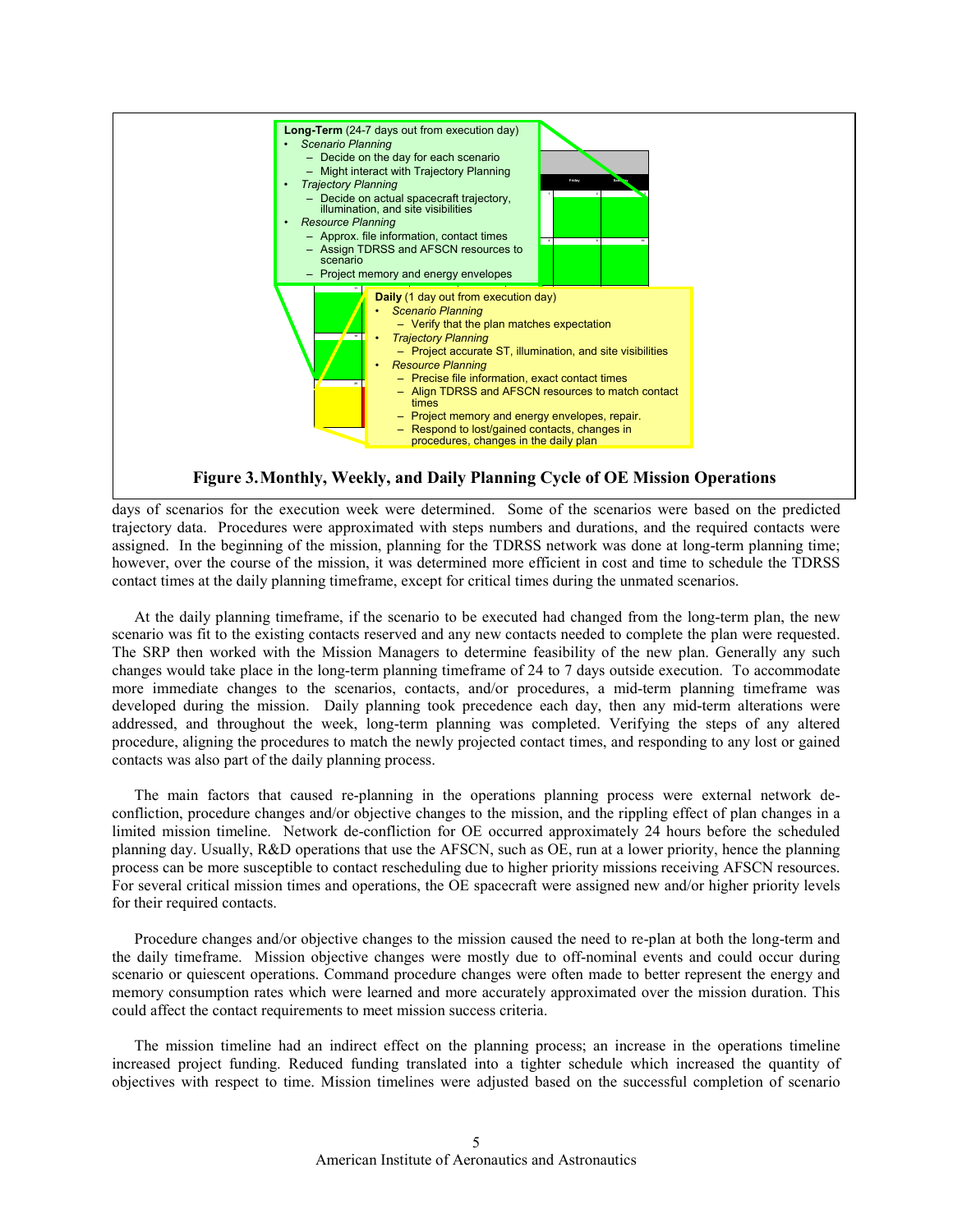operations and on-orbit anomalies. Hardware anomalies or flight software resets during rendezvous operations had a ripple effect that would span for several weeks of long-term planning.

Other internal events such as the staffing profiles of Mission Controllers along with hardware resource allocations could also have an effect on the daily planning.

# **VII. Planning Process: Network Contacts**

The two methods of communication for OE were over the AFSCN (or SGLS network) and the TDRSS network. The AFSCN was chosen for the high bandwidth Storage State of Health (SSOH) downloads and immediate commanding needs while TDRSS was utilized for more passive telemetry monitoring and ASTRO commanding. NextSat was limited to communicating through the AFSCN.

Prioritization schemes were used over both the TDRSS and the SGLS networks while the mission was engaged in critical scenario operations and anomalies. ASTRO and NextSat increased their AFSCN contact priorities over commanding and telemetry supports during scenarios.

Projected use of AFSCN and TDRSS supports were critical to review at least three weeks prior to the scheduled execution of a scenario. These three-week projections would drive such planning elements as the Satellite Operations Center (SOC) staffing schedules, other internal mission planning operations, and help with the network prioritization of contacts.

The long-term plan consisted of seven daily tasking files containing all of the desired contact site and times on both the AFSCN and TDRSS network. The objectives, priorities, and the desired commands were all contained in the plan. The one-week collection of plans was typically submitted to the SOC four weeks ahead of execution. The SOC would process the long-term plans and schedule the contacts and associated priorities on both networks.

The mid-term plan would consist of the rest of the AFSCN planning week if the schedule had changed during execution as well as all long-term plans scheduled to execute that had been previously scheduled on the networks. This could range from several tasking files to just over twenty one.

The short-term or daily plan is the final tasking file delivery to the SOC. This file contains all of the SGLS and TDRSS contacts that are to be supported after going through the daily de-confliction process with the AFSCN. Typically, the SRP received the list of contacts to be deleted from the AFSCN around 7:30 AM local time, had approximately a half an hour to decide what supports to change and which additional contacts to request, and delivered a finished plan by 12:00 PM local time.

# **VIII. Planning Process: Inputs and Outputs**

The lower half of Fig. 4 depicts the output products from ASPEN which were then used by different customers. The daily tasking file, an XML file, contained the following information for the SOC to process using its own mission unique software (MUS):

- Contact type (TDRSS or SGLS)
- Station ID (i.e. TDE, GUAM, etc. ...)
- Contact start time
- Contact duration
- Objectives to be executed over the contact
- Objective priorities on AFSCN or TDRSS
- Command ID and argument parameters for the contact
- File uploads to be executed during the contact
- Full Contact Plan with all commands and parameters
- Contact Plan Maintenance (upload for the onboard contact schedule)

Once the tasking file was delivered to the SOC, the following products would be generated for on-orbit execution:

• 24 Hour Board (listing of all OE contacts for the 24 hour execution day)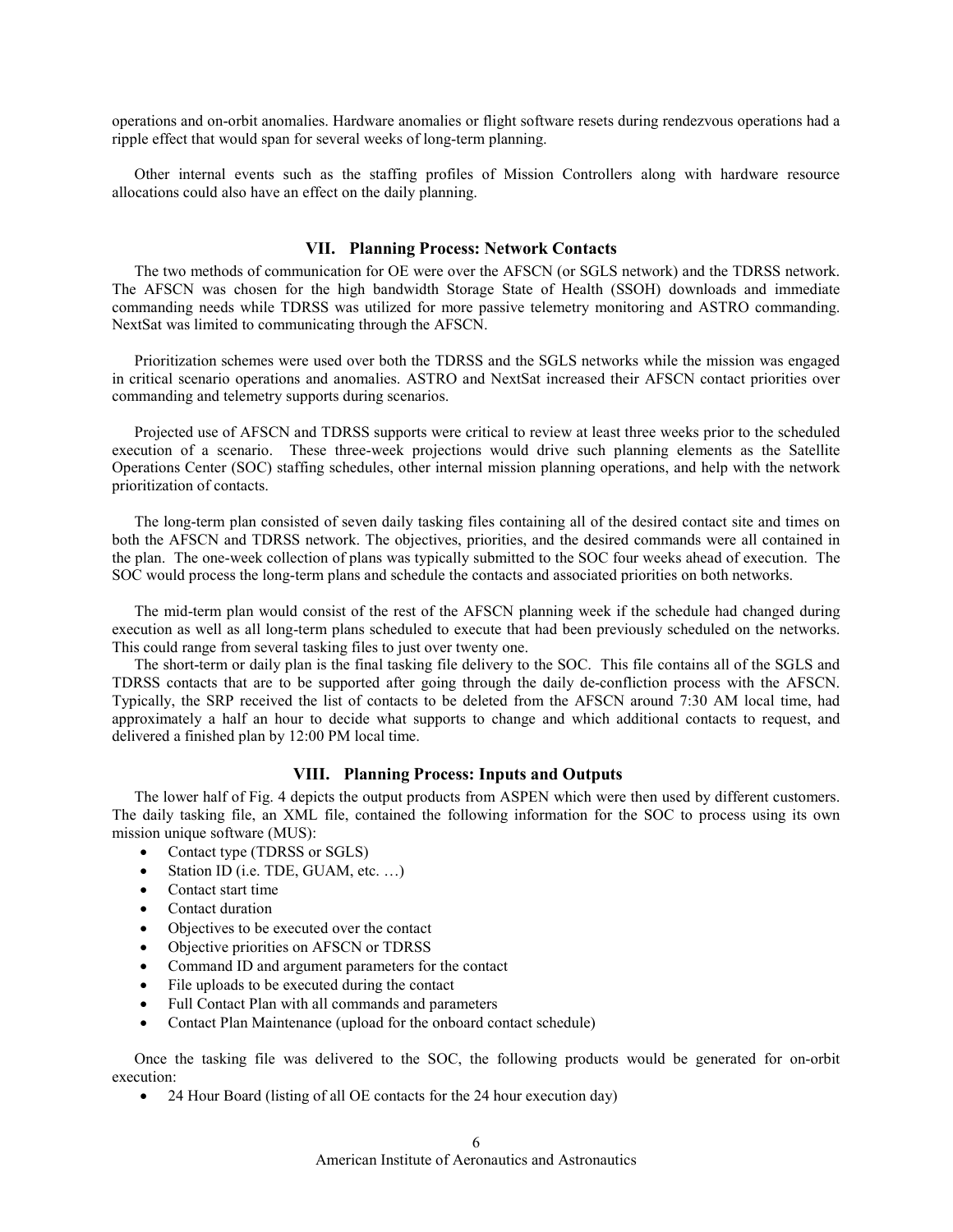

*ASF (Active Scheduling File), ASPEN (Automated Scheduling and Planning ENvironment), BSTAMPS (Boeing Spacecraft Trajectory Analysis and Mission Planning Simulation), ESD (Electronic Schedule Dissemination), MUS (Mission Unique Software), OASYS (Orbit Analysis SYStem), SGLS (Space Ground Link System), SORBET (Standard ORBit Events Table), SWSI (Space Network Web Services Interface), TUT (TDRSS Unscheduled Time)*

- Unique IRON Pass Plans
- Resource String Assignments
- AFSCN Pass Transmit Limits
- Daily Command File (contained all of the built commands in the tasking file that were sent to the spacecraft for the planning day)
- File Uploads (contains all of the upload files that were provided with the tasking file)
- Contact Schedule Maintenance file (NextSat Comm. schedule)
- Contact Plan Maintenance file (ASTRO Comm. Schedule)

ASPEN also output the long-term tasking file. There are no formatting differences between the long-term, midterm and daily tasking files. The long-term tasking file consisted of a set of seven tasking files which spanned one week. This was processed by the SOC and the resulting output products were:

- String resource allocation schedule
- AFSCN Program Action Plan (PAP)/ Satellite Acquisition Table (SAT) for both ASTRO and NextSat
- TDRSS Batch File
- Spread Sheet of all contacts, mission objectives and pass priorities

A third product, the Operations Summary, was a HTML product which listed all of the information contained in the tasking file in human-readable format. The Operations Summary also displayed all of the steps pulled out from the referenced procedures throughout the planning day.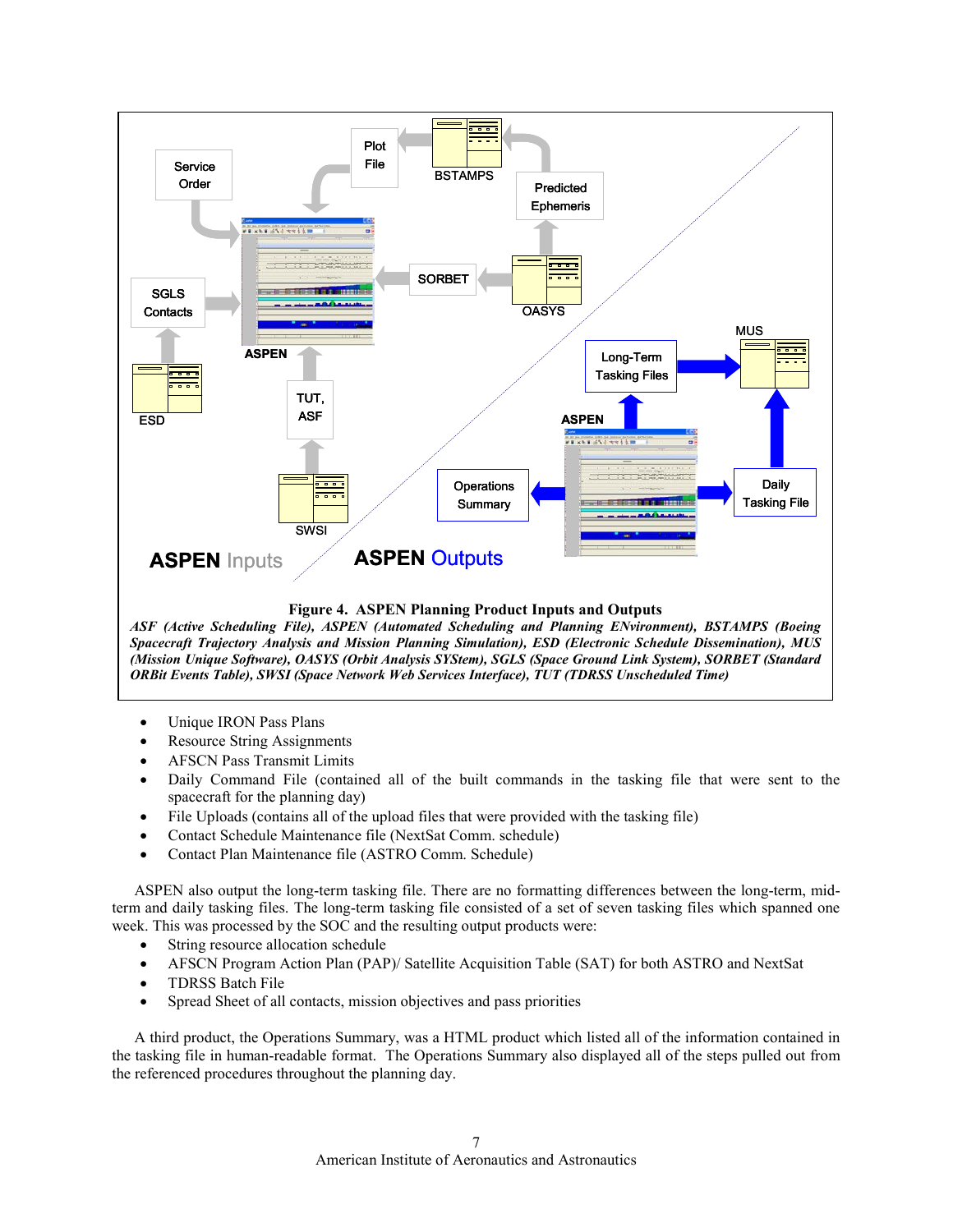On a daily basis, the SRP maintained a planning and product delivery timeline in spreadsheet format which was developed to assist daily briefings with the flight directors, orbit analysts, and the mission planners at the SOC. The briefings insured that everyone was on the same schedule and helped coordinate product deliveries between teams. The upper half of Fig. 4 shows how ASPEN ingested mission unique products. The required ASPEN input products and descriptions are described next.

Mission Managers delivered long-term Service Orders to the SRP for each day's plan. The Service Order included specific information about scenarios, including (but not limited to) step numbers in procedures to include or exclude, if such a variation was allowable, numbers and names of files to upload or download, timing information of desired contact strategies, and the high-level overview of the daily mission objectives. The Service Orders were used to create the appropriate plans in ASPEN. When the daily planning process was initiated each morning, the SRP checked the Service Order for any updates to the existing long-term plan. If there were major changes to the Service Orders, the Mission Managers let the SRP know to aid in mid-term planning.

The Standard ORBit Events Table (SORBET) file, which existed in both a long-term and short-term version, was delivered every Thursday to the SRPs and ingested by ASPEN. The Ops SORBET, which spanned anywhere from three days to one week, was the most accurate SORBET, as it was generated from the most recent orbit solution. The long-term SORBET file (or PAP SORBET) spanned 30 days in length. The PAP SORBET was used for long-term planning purposes and provided a good estimate of where ASTRO and NextSat would be if there were no unplanned orbit changes.

The Active Scheduling File (ASF) was delivered to the SRP at the beginning of daily de-confliction. The SRP reviewed the ASF to determine the scheduled contacts on the TDRSS network. After daily de-confliction had occurred, a final ASF was delivered to the SRP to double-check that all requested contacts were fulfilled.

The TDRSS Unscheduled Time (TUT) file was delivered to the SRP every morning. The TUT, a dynamic file which changed by the hour, had to be re-delivered when additional planning and TDRSS pass selections were needed.

The daily de-confliction sheet was also delivered to the SRP every morning along with the TUT and the ASF. The SRP was able to determine which contacts were in conflict with other missions and which contacts had been accepted on the AFSCN.

Two independent orbit analysis (OA) teams were used for operations on the OE program. The first team was comprised of Boeing personnel; the second team was comprised of the on-site SOC personnel. The orbit determination process was started with the on-site SOC personnel using either GPS or ranging data gathered from ASTRO. From the gathered orbit determination data an ephemeris report, the SORBET file, and antenna pointing angles were generated. A 35-day predicted ephemeris report was delivered to the Boeing OA team to integrate into their orbit determination process. After the Boeing team had predicted the orbit and propagated it out approximately 35 days, the SORBET file and the Plot files would feed directly into ASPEN.

Daily and long-term planning files were saved and under version control using CVS on Windows. ASPEN was also used on Windows. Several Perl scripting tools were used in the planning process, and Excel macros were used with scripts to automatically generate the AML models from the procedures.

# **IX. Planning Process: Post-ASPEN**

After the SRP had finished planning with ASPEN, the tasking file and the file uploads were handed to the SOC mission planner. The mission planner, using a tasking file parser, then generated a report similar to the Operation Summary, to manually compare against the scheduled contacts on the AFSCN and on the TDRSS networks. Because the SRP planning process involved hand-editing of deleted and gained contacts, this step acted as a plan "double-check" process. The tasking file parser output a resource usage report as an additional product. This report assigned individual strings to support OE contacts. The resource usage report accounted for string constraints such as a mandatory string recycling time of 60 minutes and the 90 minute continuous TDRSS contact limitation.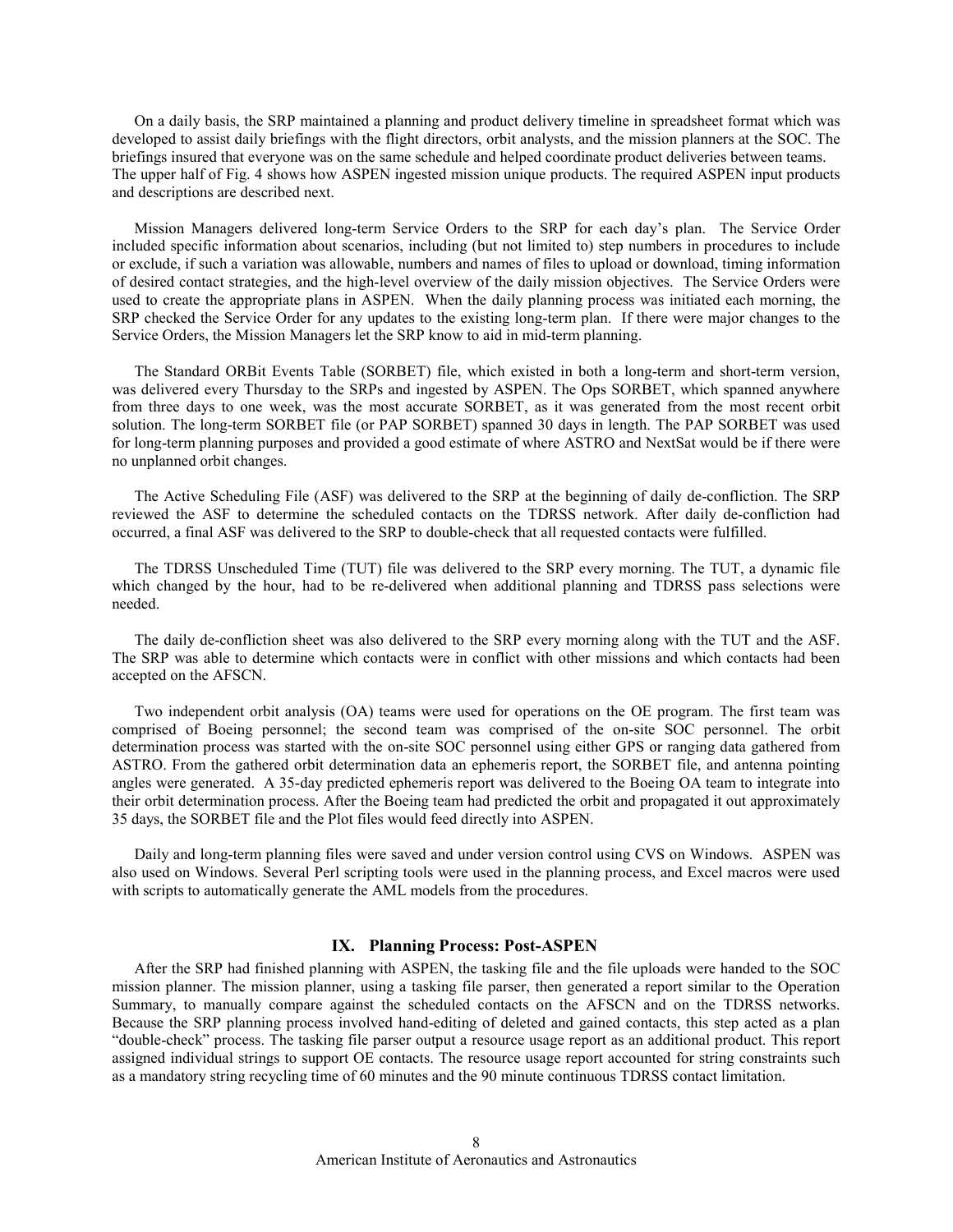After both output products from the tasking file parser were verified and double-checked, the tasking file was ingested by the Tasking Decompiler. The Tasking Decompiler checked that all of the contacts were contained within the specified AOS and LOS times of the AFSCN sites listed in the SORBET file as well as the times listed in the TDRSS Active Scheduling File. After this initial check was complete, the Tasking Decompiler generated the products for execution on-board the spacecraft.

The string profile outputs and the transmit limit outputs were added to the 24 hour board and the pass plans. The transmit limits were autonomously generated using MUS that read the Network Tasking Order (NTO), when it was released from the AFSCN, to obtain specific station sites and sides (specific antenna located at a ground site) for the planning day.

#### **X. Lessons Learned**

With a 100% mission criteria success rate, the Orbital Express project proved that spacecraft servicing is a reality for space operations. The goals for the JPL ASPEN team were to model the procedures and constraints of the mission and plan the long-term and daily operations. Using ASPEN and the AML for Orbital Express modeling and planning, the planning team was able to represent mission constraints and procedures. The planning tool was flexible and adaptable to changing parameters.

In the long-term plan timeframe, the plan for the execution day often changed or had several alternatives in one day (the nominal plan versus a backup plan). ASPEN's internal activity structure and quick repair algorithm allowed procedures to easily be shifted from one contact to another and to be deleted and replaced by new procedures without major re-working of the plan. Daily planning was adaptable to changes in which procedures and their associated ASPEN models were updated by operations the day of planning. The auto-generation of models allowed the planning team to share new procedure information and process it quickly for use on-orbit. It also allowed the decision of using a procedure on a given day to be made last-minute and not cause delay on the mission schedule. Models could be generated during the daily planning process and used the same day to plan the execution day's contacts.

Originally, NextSat contacts were not going to be scheduled using ASPEN, however, the simplicity of adding objectives to contacts with the planning tool, NextSat's low-maintenance strategy, and the ease of use for the SRPs to add the activities in ASPEN showed the ability to plan for multiple satellites, and account for many real-world factors in planning operations.

#### **XI. Future Work**

Continuous Activity Scheduling Planning Execution and Re-planning (CASPER), an extension to ASPEN, provides a continuous cycle of decision-making capabilities for real-time scheduling, repair and optimization. ASPEN has been successfully used as a ground planning system for earth-orbiting missions on both Orbital Express and EO-1 (Ref. 6). On the EO-1 satellite, the embedded use of CASPER allowed flight operations to achieve higher levels of automation as well. While the EO-1 project is on-going, ASTRO and NextSat completed their end-of-life maneuver and were decommissioned on July 22, 2007 (Ref. 7).

Future mission operations goals for ASPEN include the execution of research currently in development and the implementation of models for new missions. The OASIS project uses CASPER to plan and schedule activities for its rover. The rover then executes the plan and uses the optimization cycle in CASPER to monitor science opportunities and repair conflicts that arise (Ref. 8). A similar use of CASPER is in development for aerial vehicles, or aero-bots (Ref. 9), and for surface and under-water vessels. ASPEN is also currently being researched and used as a tool to schedule and coordinate resource allocations of ground antennas for over 60 missions of the Deep Space Network (DSN) (Ref. 10). Similarly to Orbital Express, continuing work on automating satellite operations is being considered for the DESDynI project using an ASPEN hybrid being built for compressed, large-scale activity planning (Ref. 11, 12).